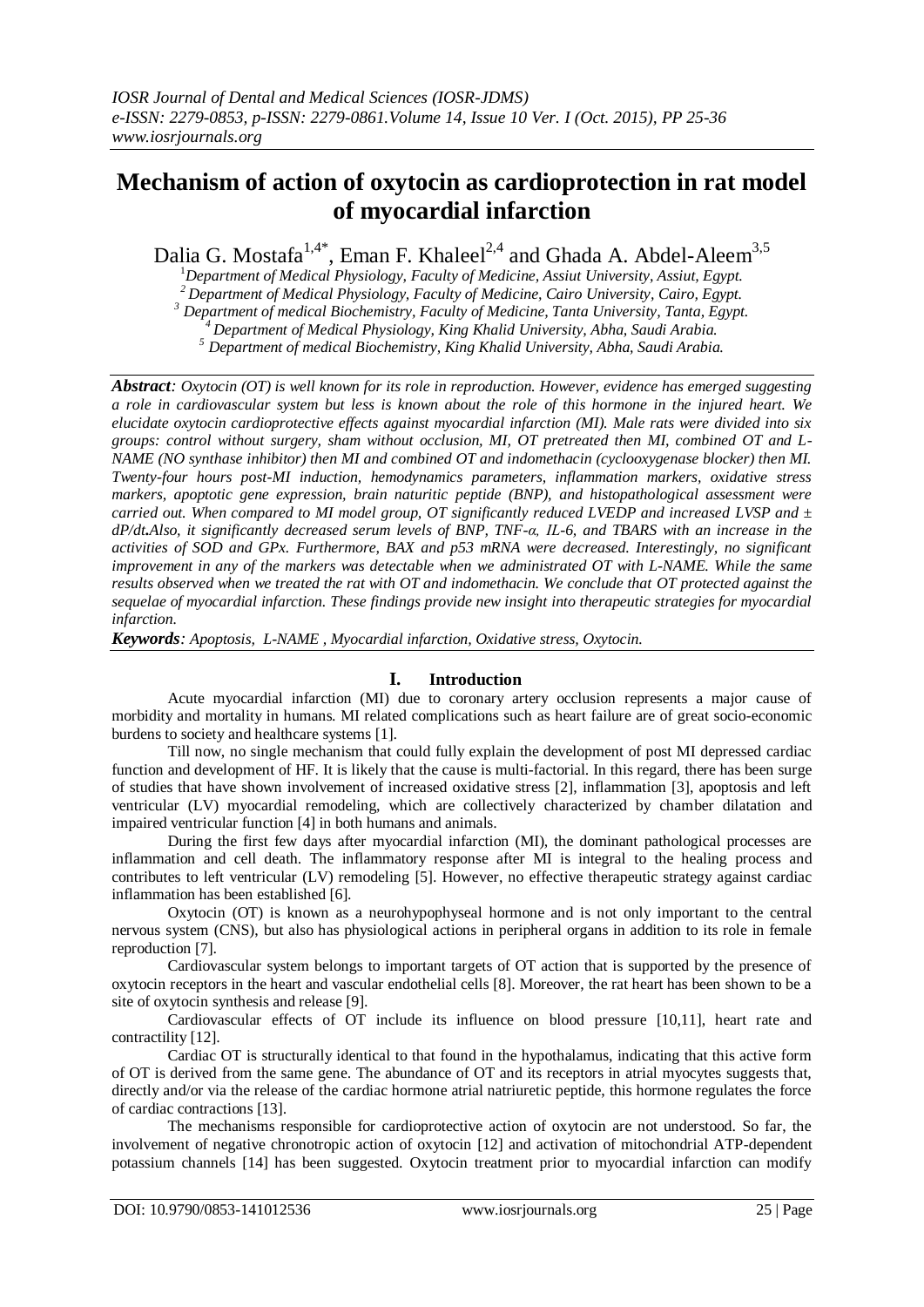several other pathways playing a role in ischemia/reperfusion injury, such as enzyme systems of protein kinases [15,16].

Peripheral administration of oxytocin resulted in a transient increase followed by a prolonged decrease in blood pressure [11]. Oxytocin treatment also produced a reduction in heart rate and contractility. Perfusion with oxytocin induced a concentration-dependent negative inotropic effect in isolated rat hearts [10].

NO was shown to be a mediator/protector of ischemia and reperfusion injury in many organs, such as the heart, liver, lungs, and kidneys. Some of the protective actions of NO in ischemia and reperfusion are due to its potential as an antioxidant and anti-inflammatory agent, along with its beneficial effects on cell signaling and inhibition of nuclear proteins, such as NF-κ B and AP-1 [17].

The present study was designed to evaluate the cardioprotective effects of oxytocin administration on myocardial infarction in rat model and the possible role of nitric oxide (NO), reactive oxygen species (ROS) and cyclooxygenase in this regard.

# **II. Materials And Methods**

#### **2.1 Drugs and chemicals**

Oxytocin as lyophilized powder (C43H66N12O12S2, 50 IU/mg solid-Cat No. O3251), L-N<sup>G</sup>nitroarginine methyl ester (L-NAME) (an NO synthase inhibitor) (C7H15N5O4 · HCl, Cat No. N5751) and indomethacin (a non specific cyclooxygenase inhibitor) (C19H16ClNO4, Cat No. I7378) were purchased from Sigma-Aldrich (St. Louis, MO, USA) and were prepared as described in normal saline. Assay kits for determination of malondialdehyde (MDA, Cat No. NWK-MDA01) were purchased from NWLSS (Vancouver, WA, USA). An assay kit for the determination of superoxide dismutase activity (SOD, Cat No. 706002) was purchased from Cayman Chemical (Ann Arbor, MI, USA). An assay kit for the determination of glutathione peroxidase activity (GPx, Cat No. 703102) was purchased from Cayman Chemical (Ann Arbor, MI, USA). ELISA kits for the determination of the levels of IL-6 (Cat No. ELR-IL6-001) and TNF-α (Cat No. ab46070) were purchased from RayBio MO, USA and Abcam, Cambridge, MA, USA, respectively. Assay kit for the determination of Brain Natriuretic Peptide (BNP Elisa Kit, Cat. No. KT-8580) was purchased from Kamiya Biomedical Company (Seattle, WA.).

# **2.2 Animals**

Male young Wistar rats (n= 36, age 3 weeks, weighing 60-75 g) were supplied by the animal house facility at King Khalid University, Abha, Kingdom of Saudi Arabia. They were housed four per cage in a controlled environment (23 ± 1◦C; 45%–50% relative humidity; fixed 12/12 h light/dark cycle, lights on at 08:00 h) with food and water ad libitum. The experimental protocols were approved by the Animal Care and Use Committee of the King Khalid University. All surgical and treatment procedures were consistent with the guidelines of the National Institute of Health (NIH publication No. 85-32, revised 1996). (Institute of Laboratory Animal Resources, 1996).

# **2.3 Experimental Design**

After seven-day acclimatization, rats were randomized into 6 groups (n=6 each) as follows: 1) Control un-infarcted group: Control rats which were not exposed to any surgical procedure; 2) Sham operated group: Rats underwent same surgical procedure used to ligate left anterior descending coronary artery (LAD) except that the silk suture was placed around the left coronary artery without being tied; 3) MI model group: Rats underwent LAD ligation; 4) Oxytocin pre-treated group (OT then MI): Rats pre-treated with OT (3.6 μg/100 g body weight/day, subcutaneous) for seven consecutive days on daily basis and then underwent LAD ligation; 5) Oxytocin and L-NAME pre-treated group: (OT+L-NAME then MI): received concomitant dose of OT and L-NAME (20 mg/kg, I.V) for seven consecutive days on daily basis and then underwent LAD ligation; 6) Oxytocin and indomethacin pre-treated group: (OT+Indomethacin then MI): received concomitant dose of OT and indomethacin (1 mg/kg, I.V) for seven consecutive days on daily basis and then underwent LAD ligation. Each treatment was administered to animals in a final volume of 0.2 ml according to the rout of administration and the intravenous administrations were administered to animal through the rat's tail. Dose selection and routs of administration were based on previous studies which showed a cardioprotective role of these drugs at theses doses using these routs of administration [18,19,20].

# **2.4 Rat MI Model (LAD ligation)**

Myocardial infarction was produced using a previously described method by Xing et al. [21]. Thirty rats were anaesthetized by intraperitoneal (i.p) injection of a 1% solution of chlorohydrate (375 mg/kg). After the anaesthesia ensued, rats were placed on a heating pad to maintain normothermia ( $36^{\circ}$ C) and then fixed in the supine position by tying the legs and the upper jaw. The trachea was incubated by a non-invasive method via the mouth and mechanically ventilated with room air with a small-rodent ventilator (Harvard Rodent Ventilator,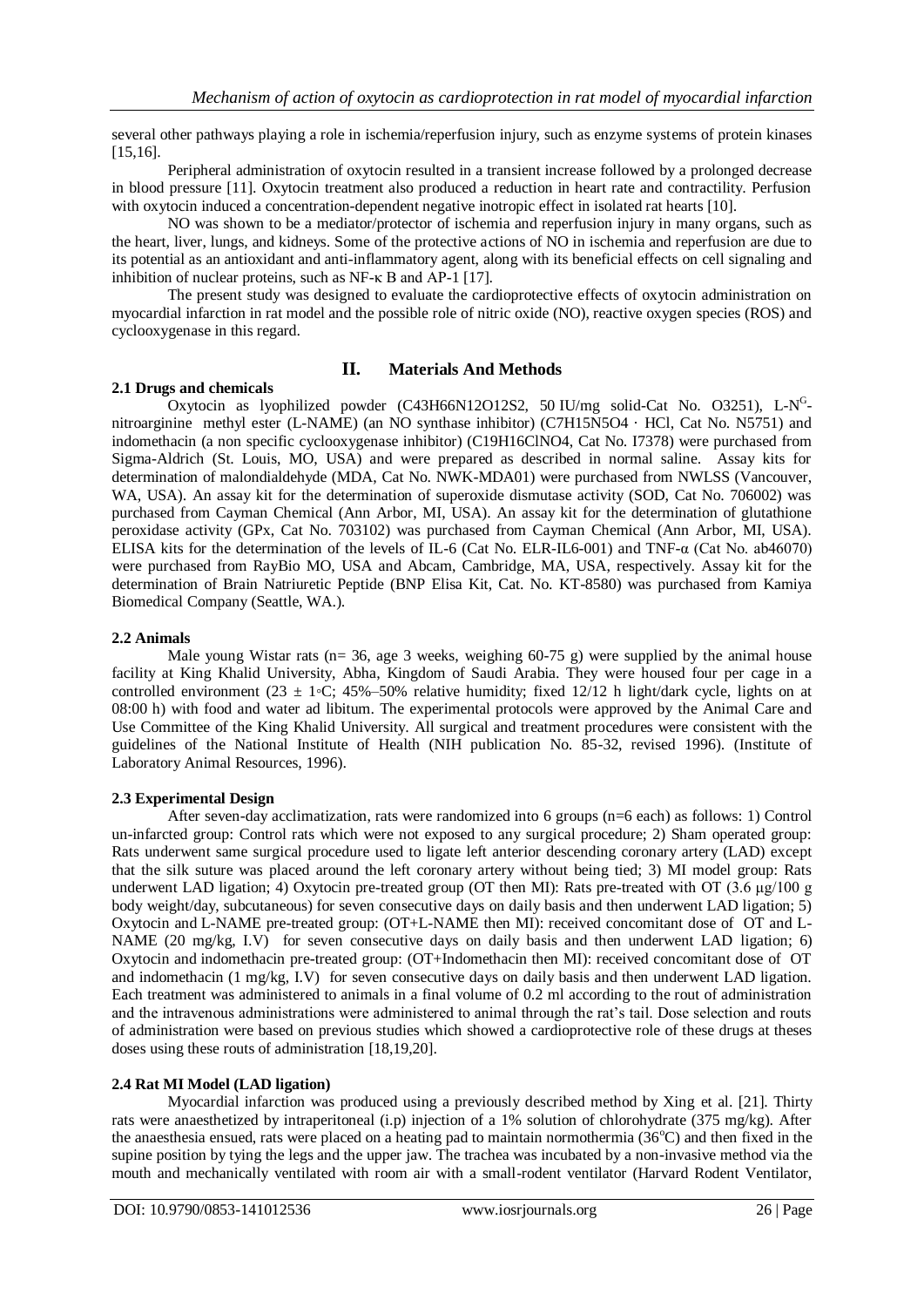Model 863, Harvard Apparatus, Holliston, MA) to perform a left thoracotomy to expose the heart. The electrocardiogram (ECG, Lead II), heart rate and respiratory rate were continuously monitored. MI was induced by permanent ligation of the LAD coronary artery at the location between the pulmonary cone and the left atrial appendage under its origin 2-3 mm, using an 8-0 polypropylene suture passed about 2–3 mm from the inferior margin of left auricle. MI was confirmed by myocardial blanching and ECG ST-segment elevation. In the process of operation, physiological saline and gel were dripped on conjunctiva and cornea to prevent blindness caused by corneal drying in rats. After successful ligation of the coronary artery, the thorax was closed in layers starting from ribs, muscles and then skin with standard produces using 5-0 sutures. Then, the rats were given intramuscular injection of penicillin and subcutaneous injection of an analgesic (Buprenorphine 0.1 mg/kg). After restoring spontaneous breathing, rats were pulled out the endotracheal intubation, and then rats were placed on electric blanket waiting for their revival and then returned to their cages.

# **2.5 Cardiac Hemodynamic Measurements 24 hours post MI**

Cardiac hemodynamic measurements were assessed at 24 h post coronary ligation in the MI or treated groups as well as in the Control and Sham operation. In brief, rats were anaesthetized by intraperitoneal (i.p) injection of a 1% solution of sodium pentobarbital (50 mg/kg). Then, they were placed on a heating pad to maintain body temperature (about 36oC) and then affixed in the supine position by tying the legs and the upper jaw. After performing tracheal intubation and successful ventilation of the rats as described above, an open chest surgery was performed and SPR-320 pressure catheter was inserted directly into the left ventricle (LV) to measure LV systolic pressure, LV end diastolic pressure (LVEDP), maximal rate of rise in LV pressure (+dP/dt) and maximal rate of decline in LV pressure (-dP/dt). Calibration of the Millar catheter was verified before each measurement. All data were recorded for 10 minutes with the help of on PowerLab Data Acquisition System (ML780 PowerLab/8channels, AD Instruments Ltd, Australia).

# **2.6 Determination of Brain Natriuretic Peptide**

Following the measurements of the left ventricle hemodynamic parameters, a 1 ml blood was withdrawn from the aorta into ethylenediaminetetraacetic acid (EDTA)-treated tubes and then the aorta was closed temporarily by a clamp. Then, all blood samples were centrifuged at 4000 rpm for 10 min to obtain the plasma, which was directly used to determine the levels of Brain Natriuretic Peptide (BNP) using Kamiya ELISA kits according to manufacturer's instructions.

# **2.7 Preparation of Left Ventricle (LV) Homogenates and Biochemical Measurements**

Parts of the LV obtained from the rats in all groups were freshly washed with cold phosphate buffered saline (PBS), pH 7.4 and weighted. 100 mg LVs Specimens were homogenized with an ultrasonic homogenizer in one ml cold phosphate buffer, pH 7.4, containing EDTA. For determination of tissue TNF-α, the myocardial homogenate was suspended in PBS solution containing protease inhibitors.The homogenate was then centrifuged at 5000 xg for 20 min at 4°C.An aliquotwas used for total protein measurement (Bio-Rad, Hercules, California, USA). Results were expressed for TNF- $\alpha$  as picogram/mg total protein. The supernatant obtained was distributed in separate tubes and stored at –70 °C for later determination of the levels of MDA (TBARS), IL-6, TNF- $\alpha$  and activities of SOD and GPs as per manufacturer's instructions. Other parts of these LVs were frozen in liquid nitrogen and stored at -80°C and used later for mRNA extraction.

# **2.8 RNA Extraction and RT-PCR**

The procedure was optimized for semiquantitative detection using the primer pairs and conditions described in Table II. Published sequences of PCR primers used for the detection of p53 and Bcl-2 associated X protein (Bax) were used according to the procedure established already in our labs, where β-actin was used to control for loading [22]. Total RNA was extracted from the frozen parts of LV (30 mg) using an RNeasy Mini Kit (Qiagen Pty. Ltd., Victoria, Australia) according to manufacturer's directions. The concentration of total RNA was measured by absorbance at 260 nm using a UV1240 spectrophotometer (Shimadzu, Kyoto, Japan). The purity was estimated by the 260/280nm absorbance ratio. Single-strand cDNA synthesis was performed as follows: 30  $\mu$  of reverse transcription mixture contained 1  $\mu$ g of DNase I pretreated total RNA, 0.75  $\mu$ g of oligo d(T) primer, 6 µl of 5x RT buffer, 10 mMdithiothreitol, 0.5 mMdeoxynucleotides, 50 U of RNase inhibitor, and 240 U of Reverse Transcriptase (Invitrogen). The Reverse Transcription (RT) reaction was carried out at 40°C for 70 min followed by heat inactivation at 95°C for 3 min. The tested genes and the internal control (β-actin) were amplified by PCR using 2 µl RT reaction products from each sample in a 20 µl reaction containing Taq polymerase (0.01 U/ml), dNTPs (100 mM),  $MgCl<sub>2</sub>$  (1.5 mM) and buffer (50 mMTris-HCl). PCR reactions consisted of a first denaturing cycle at 97°C for 5 min, followed by a variable number of cycles of amplification, consisting of denaturation at 96°C for 30 sec, annealing for 30 sec, and extension at 72°C for 1 min. A final extension cycle of 72°C for 15 min was included. Annealing temperature was adjusted for each target: 60°C for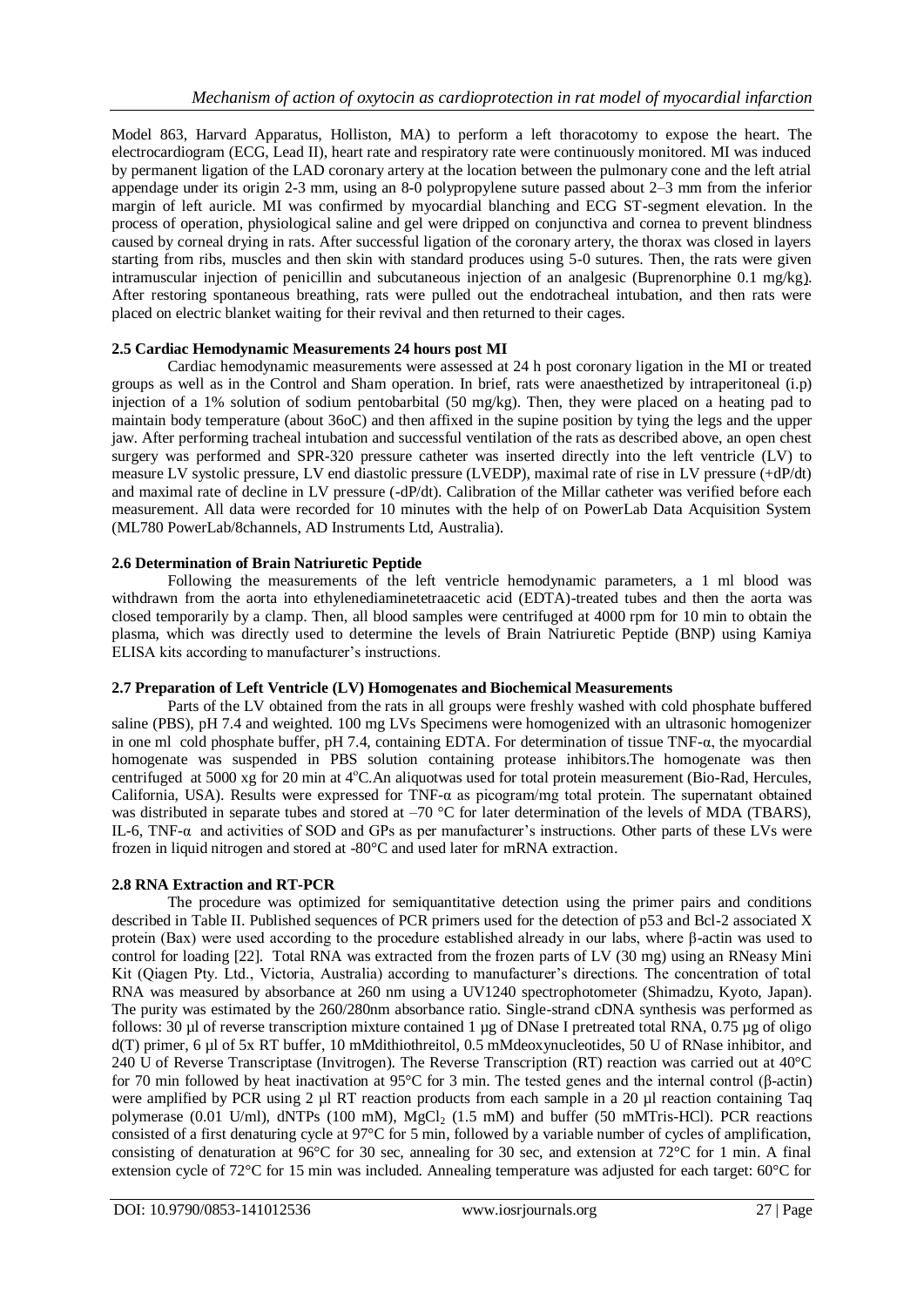p53 and 55°C for Bax and β-actin. A control reaction without reverse transcriptase was included for every sample of RNA isolated to verify the absence of contamination. PCR products (10 ul) were electrophoresed on 2% agarose gels containing 100 ng/ml ethidium bromide, and photographed with a Polaroid camera under ultraviolet illumination.

#### **2.9 Histopathological evaluation**

Some longitudinal section from each heart from each group was rapidly fixed in 10% formaldehyde, dehydrated and embedded in paraffin, then cut into 4µm slices that were stained with hematoxylin and eosin for histological assessment.

#### **2.10 Statistical Analysis**

Statistical analysis was performed using Graphpad Prism Statistical Software package (version 6). Data was presented as means with their standard deviations (mean±SD). Normality and homogeneity of the data were confirmed before ANOVA. Differences among the experimental groups were assessed by one-way ANOVA followed by Tukey's test.

# **III. Results**

# **3.1 ST Elevation**

As shown in Fig. 1, normal ECG waves with normal ST segment height were seen in the control and sham groups of rats (A and B, respectively). The success of left anterior descending coronary artery (LAD) ligation in MI model group was confirmed by ST segment elevation (Fig. C). However, high ST segment similar to the one seen in the MI group was clearly evident in oxytocin + L-NAME pretreated then MI group (Fig. E). Normal ECG waves without any significant ST elevation were seen in control, sham, oxyotcin pre-treated then MI and oxytocin+indomethacin pre-treated then MI groups (Figs.  $D & F$ ).

#### **3.2 Left ventricular trace recordings**

As shown in Fig. 2, normal left ventricular trace recordings (normal LV pressures) were seen in the control, sham, oxytocin pre-treated then MI and oxytocin+indomethacin pre-treated then MI groups of rats (A, B, D & F respectively). In MI and oxytocin + L-NAME pretreated then MI groups, there are a decrease in LV end systolic pressure (LVESP) and an increase in LV end diastolic pressure (LVEDP).

#### **3.3 Cardiac Hemodynamic Measurements 24 hr Post MI**

As shown in table I, LVESP, LVEDP, maximal rate of rise in LV pressure (+dP/dt) and maximal rate of decline in LV pressure (-dP/dt) were not significantly different between the control and sham operated rats. Also, the heart rate is not significantly different between all groups. However, compared with sham group, the rats of MI group showed a significant increase of LVEDP 15.4  $\pm$ 1.9 mmHg versus 3.4  $\pm$  1.0 mmHg in the sham group as well as a significant decreases in LVESP (61.4 $\pm$ 2.9 versus 109.4 $\pm$ 5.7), LV +dP/dt (901 $\pm$ 88 versus 1567 $\pm$ 254) and LV -dp/dt (793 $\pm$ 95 versus 1120  $\pm$  113). Oxytocin pre-administration to MI induced rats resulted in a significant improvement in the levels of these hemodynamic parameters. Oxytocin significantly increased LVESP, LV +dP/dt and LV -dp/dt and significantly decreased LVEDP. In OT + L-NAME pretreated then MI group, L-NAME abolished the effect of oxytocin. There were a significant decrease of LVESP, LV +dP/dt and LV -dp/dt and a significant increase of LVEDP when compared to sham and OT then MI group but still significantly higher LVESP than in MI group but no significant changes of LVEDP, LV +dP/dt and LV -dp/dt when compared to MI group. In oxytocin+indomethacin pre-treated then MI group, indomethacin failed to abolish the effect of oxytocin on the hemodynamic parameters. So, no significant changes of these parameters when compared to sham and OT pretreated then MI group.

# **3.4 plasma Brain Natriuretic Peptide (BNP)**

As shown in Fig. 3, no significant change in the levels of plasma BNP was seen in sham operated group when compared to control group. BNP levels were significantly elevated in the MI and  $OT + L$ -NAME then MI groups. Interestingly, the administration of oxytocin to MI group significantly decreased BNP levels. Also, in  $\overline{OT}$  + IND then MI group, there were significantly lower levels of BNP. But still the levels of BNP in OT then MI and  $OT + IND$  then MI groups higher than in sham group.

# **3.5 LV Oxidative Stress Markers**

Malondialdehyde (MDA) levels as measured by measuring levels of thiobarbituric acid reactive substances (TBARS) and activities of Superoxide Dismutase (SOD) and Glutathione Peroxidase (GPx) were measured in the LV homogenates obtained from all groups of rats as shown in Fig. 4. No significant difference was detected between control and sham groups in regards to the levels of TBARS, SOD or GPx activities.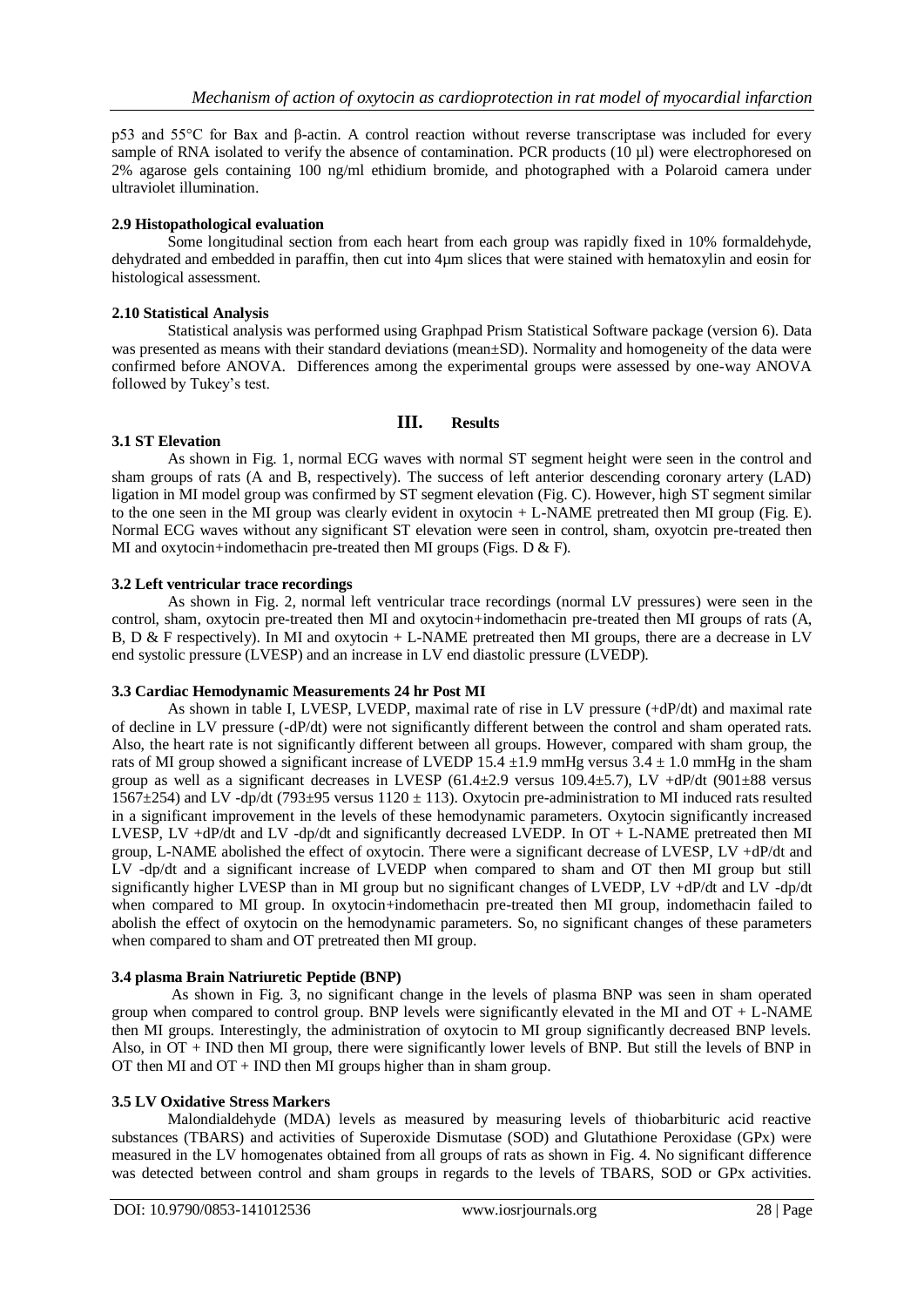However, in the MI and OT+L-NAME groups a significant increase in the levels of TBARS and a significant decrease in SOD and GPx activities were detected. On the other hand, TBARS, SOD and GPx activities remained at sham group levels when MI group was pre-treated with OT or OT+IND.

# **3.6 LV Inflammatory Markers Levels**

As shown in Fig. 5, LV levels of Tumor necrosis factor- $\alpha$  (TNF- $\alpha$ ) and Interleukin 6 (IL-6) were measured. Low levels of TNF- $\alpha$  and IL-6 were detected in the LV homogenate from control group. Sham operated group showed no significant difference in the levels of the 2 markers. TNF-α and IL-6 levels were significantly elevated in the MI and OT+L-NAME then MI groups**.** No significant changes in the levels of TNFα and IL-6 between MI and OT+L-NAME then MI groups. The administration of oxytocin to MI group significantly decreased LV levels of TNF-α and IL-6. Also, significant decrease in LV levels of TNF-α and IL-6 were seen in the MI induced rats pre-treated with OT+IND but still significantly higher in the two groups when compared to sham group.

#### **3.7 Levels of p53 mRNA and BAX mRNA**

Fig. 6 shows the transcriptional changes of p53 and BAX mRNAs in the LVs obtained from all groups of rats. All tested transcripts were detected, and RT-PCR resulted in fragments similar in size to those expected (Table II). The levels of the β-actin transcript remained relatively constant in all groups.

In the control or sham operated groups, p53 and BAX mRNA were barely detectable. However, it is noteworthy that the levels of BAX mRNA, and p53 mRNA increased in the MI group rats. Their levels remained consistently elevated in the OT+L-NAME then MI group but slightly lower than in MT group. Both p53 mRNA and BAX mRNA were significantly reduced upon OT administration (i.e., alone or in combination with IND). Notably, while OT nearly returned p53 levels to sham group levels, BAX mRNA remained slightly elevated.

# **3.8 Left Ventricle Histology and Histopathology**

Histological changes in the left ventricle in rats from all groups were assessed (Fig. 7). Both control (Fig. 7A) and sham (Fig. 7B) groups showed normal myocardial tissue with orderly striated heart muscle fibers, intercalated discs, and a clear nuclear and muscle bands staining. However, sections obtained from MI (Fig. 7C & D) were lacking transverse band structure, shrinkage, fragmentation, or disappearance of nucleus. Many nuclei have become pyknotic (shrunken and dark) and have then undergone karyorrhexis (fragmentation) and karyolysis (dissolution). Myocardial necrosis and apoptosis were evident as shown in the extradark pink staining of the cardiomyocytes. Also, inflammatory cell infiltration was seen in this group. On the other hand, sections obtained from OT (alone; Fig. 7E) or in combination with indomethacin (Fig. H) showed almost normal architecture of cardiac cells, normal fiber striation, and clear nuclear and fiber staining. Necrosis, apoptosis, and inflammatory cell invasion were rarely seen at 1000X magnification.Sections from oxytocin and L-name pretreated groups (Fig. 7F & G) showed small area of infarcted myocardium replaced by macrophages and surrounded by large wavy myocardial fibers.

# **IV. Discussion**

In the present study we have investigated the protective effects of oxytocin  $(3.6 \text{ µg}/100 \text{ g}$  body weight/day) pretreatment in improving the early cardiac dysfunction in a rat model of myocardial infarction (MI) induced by left anterior descending coronary (LDA) ligation in rats. We also study the possible mechanism of action of OT either through NO or cyclooxygenase pathway.

The current study demonstrated that OT treatment 7 days to rats with MI ameliorated echocardiographic parameters. The conferred cardioprotection was characterized by improved cardiac muscles structure, and normalized hemodynamics as well as contractility of LV parameters. Oxytocin decreased LVEDP and increased LVESP and ±dP/dtmax. This is in agreement with the study of Ondrejcakova et al. [18].

In our study, administration of L-NAME with oxytocin for 7 days and then underwent LAD ligation, incompletely abolished the effects of OT on LVESP as there were a significant decrease in LVESP and ±dP/dtmax and increase LVEDP when compared to OT then MI. But there were still significantly higher LVESP when compared to MI group and no significant changes of LVEDP and ±dP/dtmax when compared to MI group.

On the other hand, in OT and indomethacin pretreated group, There were no significant changes of LVESP, LVEDP and ±dP/dtmax when compared to OT then MI group. This indicates that IND did not abolish the effects of OT.

The results of the present study show that one-week treatment of rats with oxytocin leads to decreased plasma level of BNP. This is consistent with the findings of Jankowski et al. [6].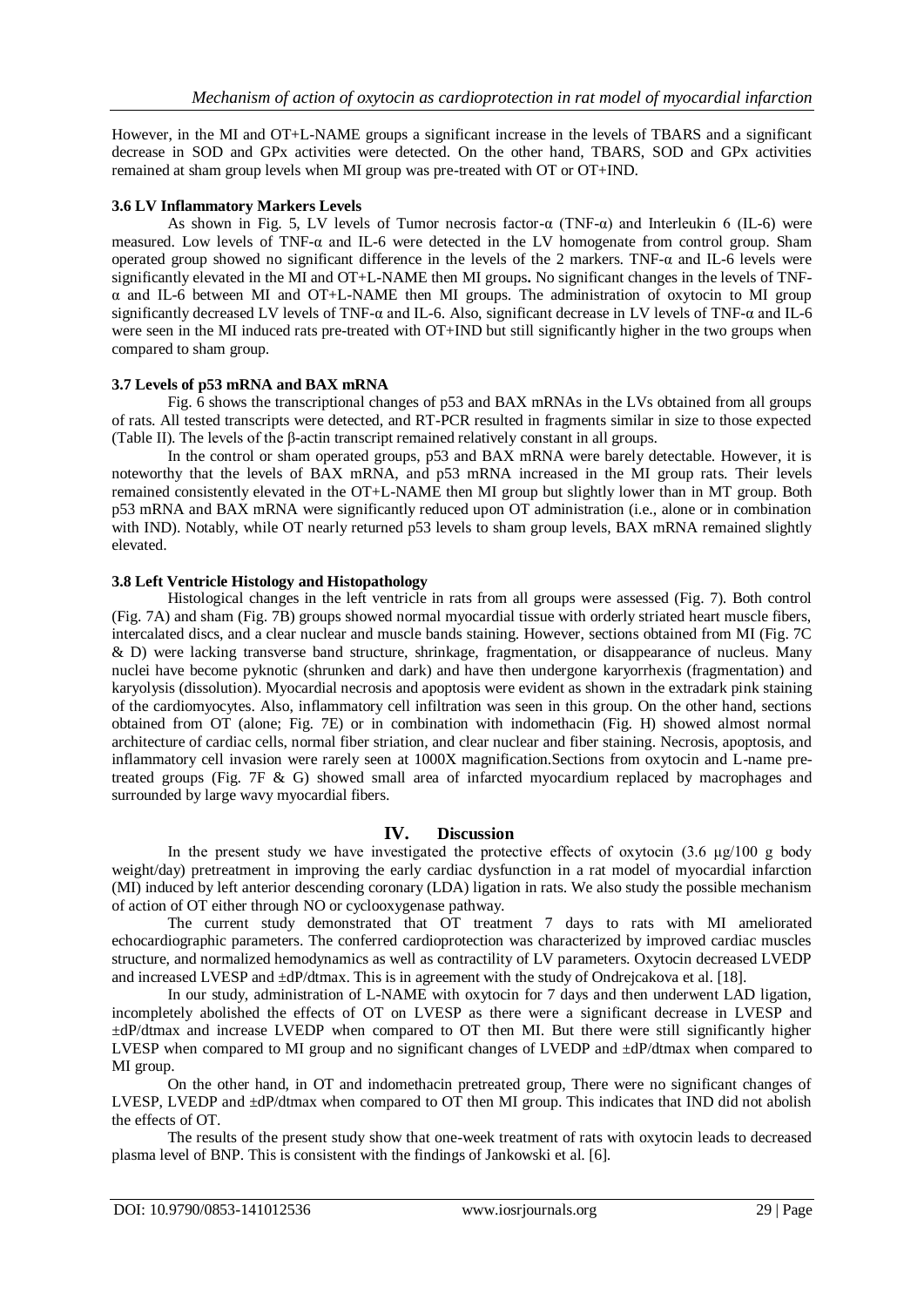Brain natriuretic peptide (BNP) is secreted predominantly from the ventricles in response to increased wall stress, which is known to be one of the major forces driving left ventricular (LV) remodeling. Because a high level of NP is a powerful marker of LV systolic dysfunction and poor prognosis after MI [23], these results support the conclusion that OT infusion has a beneficial effect on heart function after injury.

In our current study, there was a significant increase in the levels of lipid peroxides (TBARS) and inflammatory markers TNF-α and IL-6 with a concomitant decrease of the endogenous antioxidant enzymes (SOD and GPx) activities, in the cardiac homogenates of the infracted areas taken from the MI group. The MI is recognized as a definitive factor for amplification of an excessive and unnecessary inflammatory response [24]. Considerable evidence indicates that the reactive oxygen species (ROS), such as superoxide anion  $(O_2)$ -), hydrogen radicals, and hydrogen peroxide, play an important role in mediating myocardial ischemic injury and cardiac cell apoptosis.

Ischemic stress represents a potent trigger for cytokine production. It was found that direct myocardial mechanical stretch which is maximal in the infarct and peri-infarct zone is also a potent regulator that leads to the prompt production of TNF- $\alpha$  and IL-6 in the myocardium through three major intracellular cross-talking signal transduction pathways, mitogen-activated protein kinase (MAPK), JAK-signal transducer and activator of transcription (STAT), and calcineurin-dependent pathways [25].

Lipid peroxidation, as a free radical-producing system, has been proposed to be tightly linked to IRtriggered tissue damage, and MDA is an important parameter of oxidative stress and a good pointer of lipid peroxidation [26]. In Hekimoglu et al. [27] research, in renal IR group, the level of MDA notably elevated in the liver tissue, while subcutaneously administered OT repressed MDA rising notably and improved lipid peroxidation.

Interestingly, cytokines are capable of decreasing left ventricle performance and myocyte contractility directly and indirectly. In the setting of injury, the reduction in contractility mediated by TNF-α and IL-6 may be an adaptive response to decrease myocardial energy demand. TNF-α and IL-6 can attenuate myocyte contractility directly through the immediate reduction of systolic cytosolic  $[Ca^{2+}]$  via alterations in sarcoplasmic reticulum function. However, TNF-α is also capable of decreasing myocyte contractility indirectly through nitric oxide-dependent attenuation of myofilament  $Ca^{2+}$  sensitivity. Early, within minutes after cardiac injury, TNF decreases systolic function by altering calcium-induced calcium release by the sarcoplasmic reticulum and by disrupting the L-type calcium channel [28].

In agreement with our results, Gutkowska et al. [29] have shown that treatment with OT reduced the expression of pro-inflammatory cytokines (TNF-α, IL-1β, and IL-6).

Data of Jankowski et al. [6] study suggest that improvement of cardiac contractile function in response to OT treatment is associated with reduced TNF- $\alpha$  expression in the injured myocardium.

Our observation is also consistent with experiments demonstrating inhibition of IL-6 release by OT in pituitary cells [30], macrophages and endothelial cells [31] and the infarcted site of the rat heart [6].

Our results are consistent with Anvari et al. [32] who found that the administration of OT significantly decreased MDA level as compared to IR group. OT ameliorated immediate myocardial injury in heart grafts, through downregulation of the inflammatory response, of reactive oxygen species, and of neutrophil dependent apoptosis [13].

In a study by Das and Sarkar [33], the infarct size-reducing and anti-arrhythmic effects of OT were achieved via selective activation of OTR, CM mito $K_{ATP}$  channels, and NO. The NO contribution suggests the role of cGMP and protein kinase G (PKG) in OT effects on mitochondria.

NO has protective effects on cells during IR. NO has been demonstrated to inhibit oxidative stress, cytokine release, apoptosis, adhesion and aggregation of neutrophil leukocytes [34]. A reduction of NO during IR is generally caused by endothelial dysfunction and reduction of endothelial nitric oxide synthase activity. OT, which is revealed to be protective in IR induced remote liver injury, may exhibit its effect by increasing NO synthase activity and releasing NO from vascular endothelium [27].

In the present study, we found that administration of L-NAME with OT returned the high levels of serum BNP, cardiac MDA, TNF-α and IL-6 as in MI group. While IND did not abolish the effect of OT on these parameters.

Apoptosis is a physiological phenomenon. However, the increase in myocardial apoptosis following MI is one of the mechanisms involved in aggravating cardiac tissue injury [35].

During the first few days after MI, the dominant pathological processes are inflammation and apoptosis. Indeed, increased cardiomyocyte apoptosis has been observed in HF after MI both in animal models and in humans [36]. Excessive apoptosis can accelerate the loss of myocardial cells, deteriorate heart function, and promote the development of ventricular remodeling. In particular, ventricular remodeling and myocardial apoptosis are the primary reasons leading to decreased LV function and heart failure following MI, which ultimately causes death [37].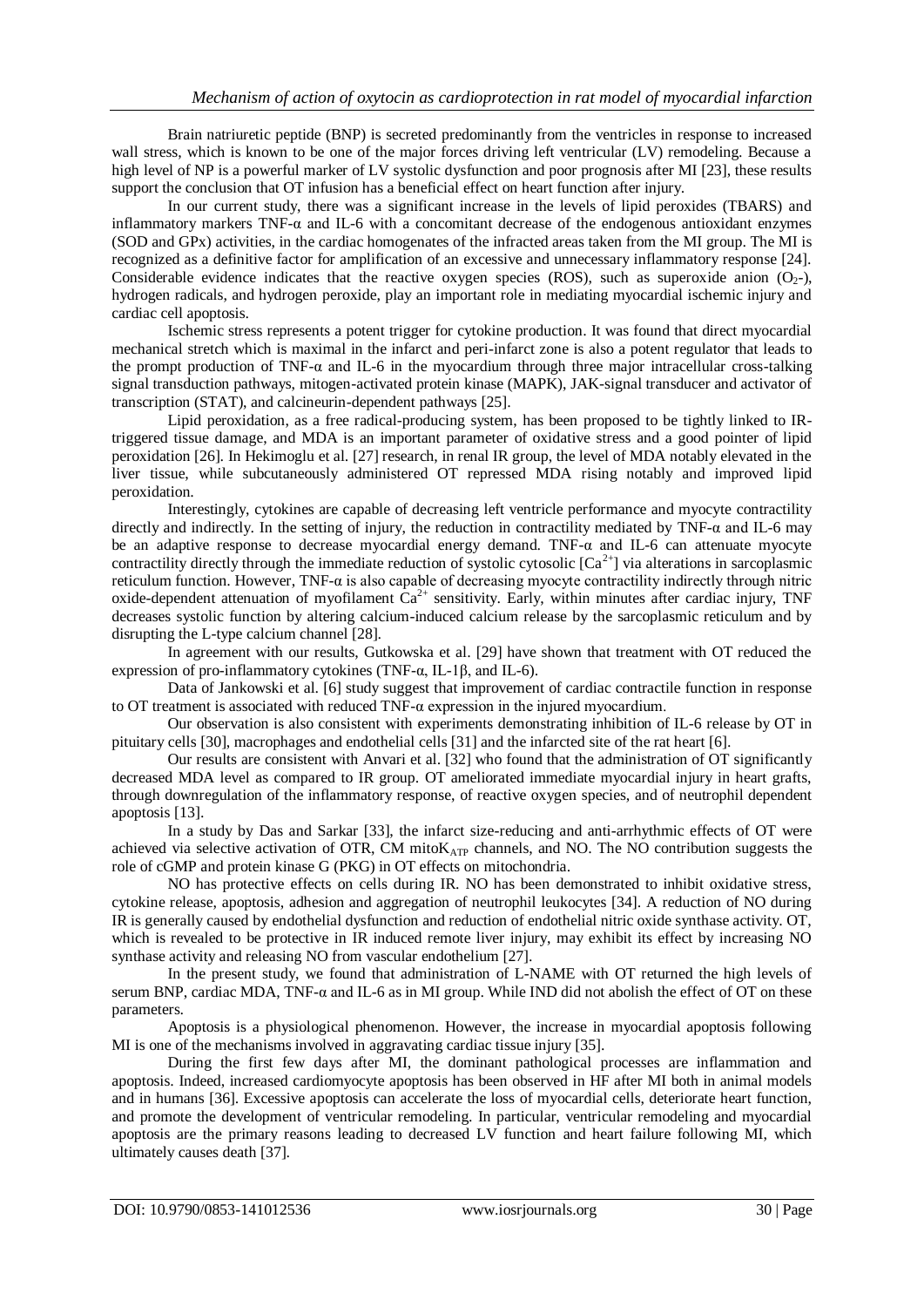The intrinsic apoptotic pathway was dominated by the Bcl-2 family of antiapoptotic proteins, namely, Bcl-XL and Bcl-2, as well as proapoptotic proteins, namely, BAX, p53, noxa [38]. p53 can translocate to mitochondria, where it binds to Bcl-2, thereby counteracting the antiapoptotic function of Bcl-2. In addition, p53 can stimulate reactive oxygen species production and Fas/CD95 to redistribute to the cell surface [39]. Thus, it appears that p53 may use multiple pathways to convey its death signals.

NO has also been shown to inhibit apoptosis by downregulating the expression of gene p53, which normally promotes apoptosis in the kidneys. Animals with worse histopathological features, after I/R injury, were found to have elevated levels of p53 gene expression. From this study we confirmed the beneficial effects of an exogenous NO donor during an ischemic insult and demonstrated that the downregulation of gene p53 correlated with a decrease in apoptosis [40].

Interestingly, in the current study, the levels of proapoptotic genes were elevated. In effect, OT neutralized the pathological apoptosis observed in the infarcted left ventricle (Fig. 7C & D) by downregulating the proapoptotic driving force in the cell, BAX and p53. This intervention reinstated the homeostatic apoptosis under permanent occlusion-induced MI of the LV.

We also observed that L-NAME administration with OT partially abolished the effects of OT. This indicates that the effects of OT are via NO and other mechanisms. On the other hand, administration of indomethacin with OT did not abolish its effects. Khansari et al. [41] found that infusion of L-NAME and indomethacin inhibited oxytocin from exerting its effects. Our explanation may be due to the difference in the dose of indomethacin in this study.

Our results are in agreement with Jankowski et al. [6] who found that OT treatment led to the absence of haemorrhage, inflammatory cell infiltration and apoptosis in infarcted cardiac areas. Because myocardium starts to undergo irreversible injury within 20 min of ischemia, we initiated the OT infusion before production of MI. It is therefore possible that OT exposure before coronary ligation contributes to myocardial protection in rats.

**V. Figures And Tables**

| Table I: Cardiac hemodynamic parameters in the control, sham and all other experimental groups of |                          |                                |                                      |                              |                            |
|---------------------------------------------------------------------------------------------------|--------------------------|--------------------------------|--------------------------------------|------------------------------|----------------------------|
|                                                                                                   |                          |                                | rats, 24 hours post induction of MI. |                              |                            |
| Group                                                                                             | <b>HR</b><br>(Beats/min) | <b>LVESP</b><br>(mmHg)         | <b>LVEDP</b><br>(mmHg)               | $+dp/dt$<br>(mmHg/s)         | $-dp/dt$<br>(mmHg/s)       |
| Control                                                                                           | $351.6 \pm 22.8$         | $114.8 + 9.4$                  | $3.3 \pm 1.1$                        | $1687 \pm 158$               | $1257 \pm 103$             |
| <b>Sham</b>                                                                                       | $359.8 \pm 24.3$         | $109.4 + 5.7$                  | $3.4 + 1.0$                          | $1567 + 254$                 | $1120 \pm 113$             |
| МI                                                                                                | $350.2 + 22.1$           | $61.4 \pm 2.9^{ab}$            | $15.4 \pm 1.9^{ab}$                  | $901 \pm 88^{ab}$            | $793 \pm 95^{ab}$          |
| OT then MI                                                                                        | $341.1 \pm 25.4$         | $107.1 + 6.9^{\circ}$          | $3.4 + 0.9^{\circ}$                  | $1577 + 244$ <sup>c</sup>    | $1243 + 226^{\circ}$       |
| OT+L-NAME then MI                                                                                 | $345.0 \pm 24.9$         | $70.6 \pm 3.8$ <sup>abcd</sup> | $17.4 + 3.35$ <sup>abd</sup>         | $932 \pm 93$ <sup>abd</sup>  | $793 + 71$ <sup>abd</sup>  |
| OT+IND then MI                                                                                    | $347.0 + 25.4$           | $108.5 + 4.5$ <sup>ce</sup>    | $3.2 + 1.2$ <sup>ce</sup>            | $1513 \pm 288$ <sup>ce</sup> | $1184 + 147$ <sup>ce</sup> |

Values are expressed as Mean  $\pm$  SD for 6 rats in each group and considered significantly different at P < 0.05. **<sup>a</sup>** Significantly different when compared to control group **<sup>b</sup>** Significantly different when compared to sham group. <sup>c</sup>Significantly different when compared to MI group. <sup>d</sup>Significantly different when compared to OT then MI group. **<sup>e</sup>** Significantly different when compared to OT+L-NAME then MI. MI: Myocardial Infarction, OT: Oxytocin, IND: indomethacin. HR: Heart Rate, LVESP: Left Ventricle End Systolic Pressure, LEEDP: Left Ventricle End Diastolic Pressure, +dp/dt: Maximal Rate of Rise in LV Pressure -dp/dt: Maximal Rate of Decline in LV Pressure.

| <b>Target</b>   | Primer sequence $(5$ to $3)$                     | АT | Size (bp) |
|-----------------|--------------------------------------------------|----|-----------|
| p <sub>53</sub> | 5 - CTACTAAGGTCGTGAGACGCTGCC-3 <sup>c</sup>      | 60 | 106       |
|                 | 5 - TCAGCATACAGGTTTCCTTCCACC-3 <sup>d</sup>      |    |           |
| <b>Bax</b>      | 5-5_-GGTTGCCCTCTTCTACTTT-3 °                     | 55 | 143       |
| <b>B-actin</b>  | ACCOACCCTCCTCTCTC 24<br>5-CGTTGACATCCGTAAAGAC-3° | 55 | 110       |
|                 | 5-TAGGAGCCAGGGCAGTA-3 <sup>d</sup>               |    |           |

AT; Annealing temperature.

d; Antisense.

c; Sense.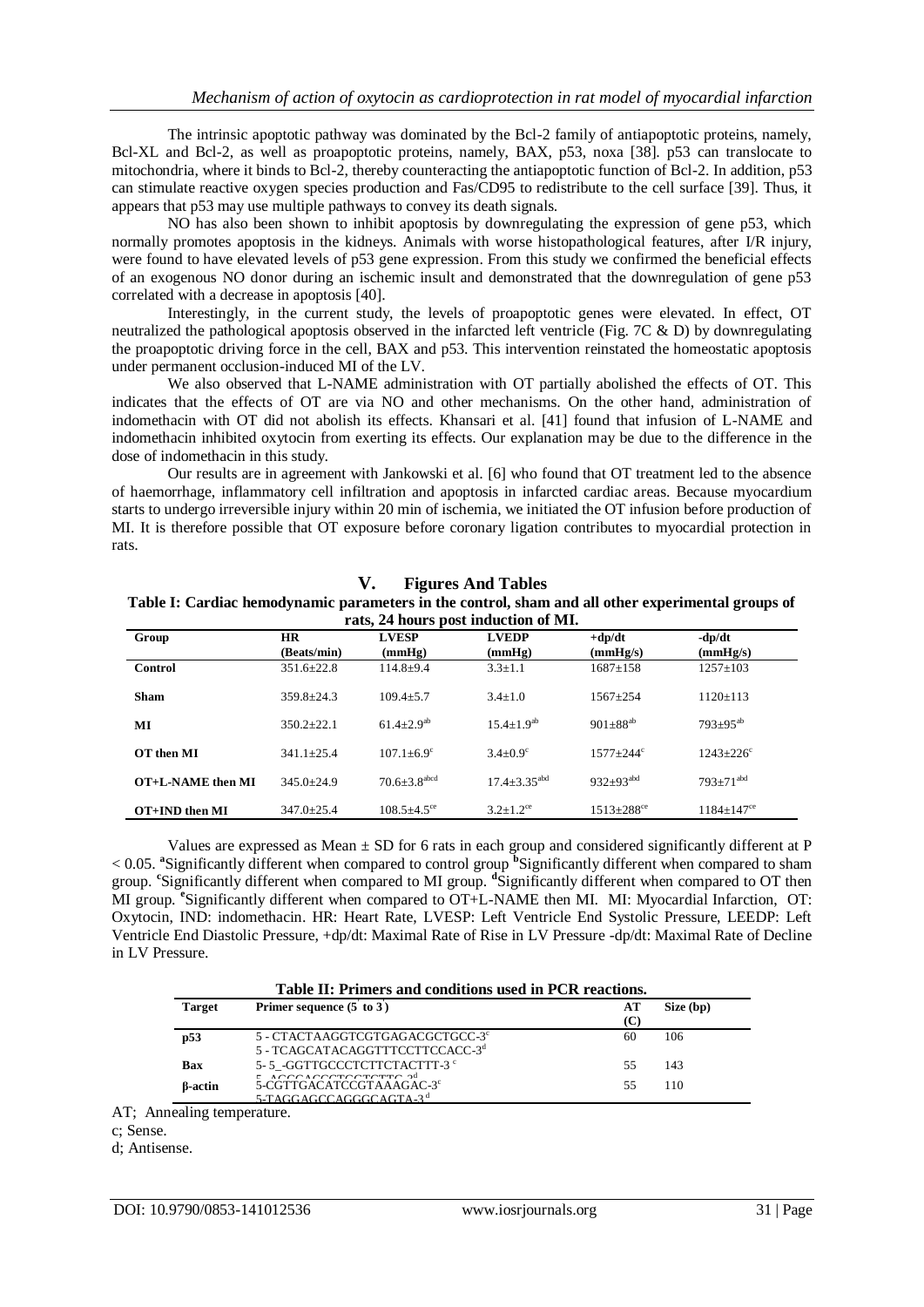

**Figure 1**: Examples of ECG trace recordings obtained from all experimental groups using PowerLab Instrument (Australia) using three limbs electrodes. Data were recording by lead II. A: control group, B: Sham operated group, C: MI group, D: Oxytocin pre-treated then MI group, E: Oxytocin + L-NAME pretreated then MI group. F: Oxytocin+Indomethacin pre-treated then MI group. Clear ST segment elevations were seen in groups C and



**Figure 2:** Examples of left ventricular trace recordings obtained from all experimental groups using PowerLab Instrument (Australia). A: control group, B: Sham operated group, C: MI group, D: Oxytocin pre-treated then MI group, E: Oxytocin + L-NAME pretreated then MI group. F: Oxytocin+Indomethacin pre-treated then MI group.



**Figure 3:** Levels of Brain Natriuretic Peptide (BNP) in the serum of the control and all experimental groups of rats. Values are expressed as Mean  $\pm$  SD for 6 rats in each group. Values are expressed as Mean  $\pm$  SD for 12 rats in each group and considered significantly different at P < 0.05.**<sup>a</sup>** Significantly different when compared to control group **<sup>b</sup>** Significantly different when compared to sham group. **<sup>c</sup>** Significantly different when compared to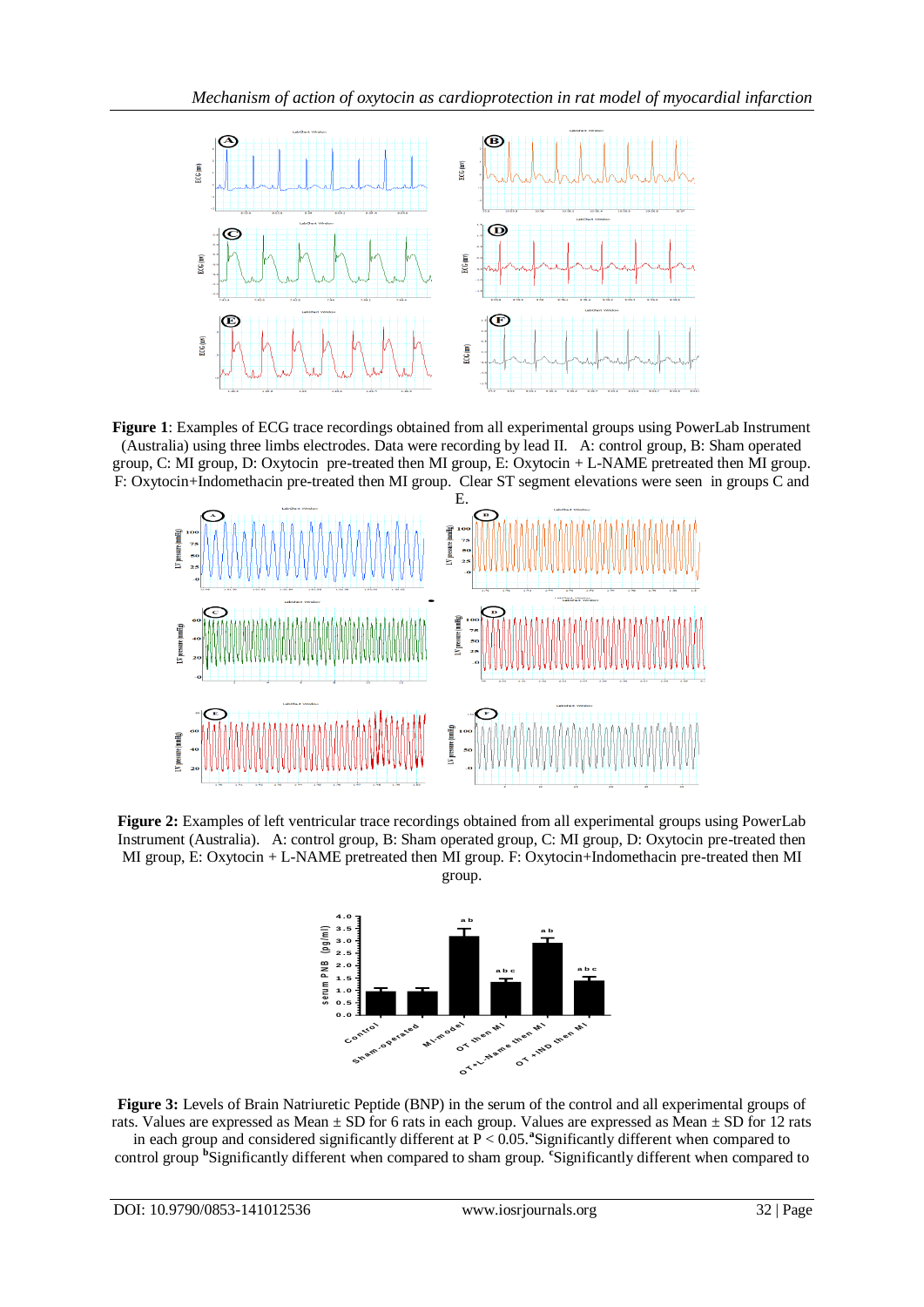



**Figure 4:** Levels of Thiobarbituric Acid reactive substances (TBARS)(A) and activities of superoxide dismutase (SOD)(C) and glutathione peroxidise (GPx)(B) in the left ventricle homogenates of the control and all experimental groups of rats. Values are expressed as Means ± SD for 6 rats in each group and considered significantly different at P < 0.05. <sup>a</sup> Significantly different when compared to control group b Significantly different when compared to sham group. 'Significantly different when compared to MI group. d Significantly different when compared to OT then MI group. <sup>e</sup> significantly different when compared to OT+L-NAME then MI. MI: Myocardial Infarction, OT: Oxytocin, IND: indomethacin.



left ventricle of the control and all experimental groups of rats. Values are expressed as Means  $\pm$  SD for 6 rats in each group and considered significantly different at  $P < 0.05$ . <sup>a</sup>Significantly different when compared to control group  $\overline{b}$  Significantly different when compared to sham group.  $\overline{c}$  Significantly different when compared to MI group. <sup>d</sup> Significantly different when compared to OT then MI group. <sup>e</sup> significantly different when compared to OT+L-NAME then MI. MI: Myocardial Infarction, OT: Oxytocin, IND: indomethacin.



**Figure 6:**Semiquantitative reverse transcription PCR products and relative expression of LV mRNA of Bax and p53 in reference to β-actin mRNA (housekeeping gene). The RT-PCR products obtained from all groups were separated by 2% agarose gel electrophoresis with 100 ng/ml ethidium bromide. 1: Control group. 2: Sham operated group. 3: MI model group. 4: OT then MI. 5: OT+L-name then MI . 6: OT+IND then MI. 7: Negative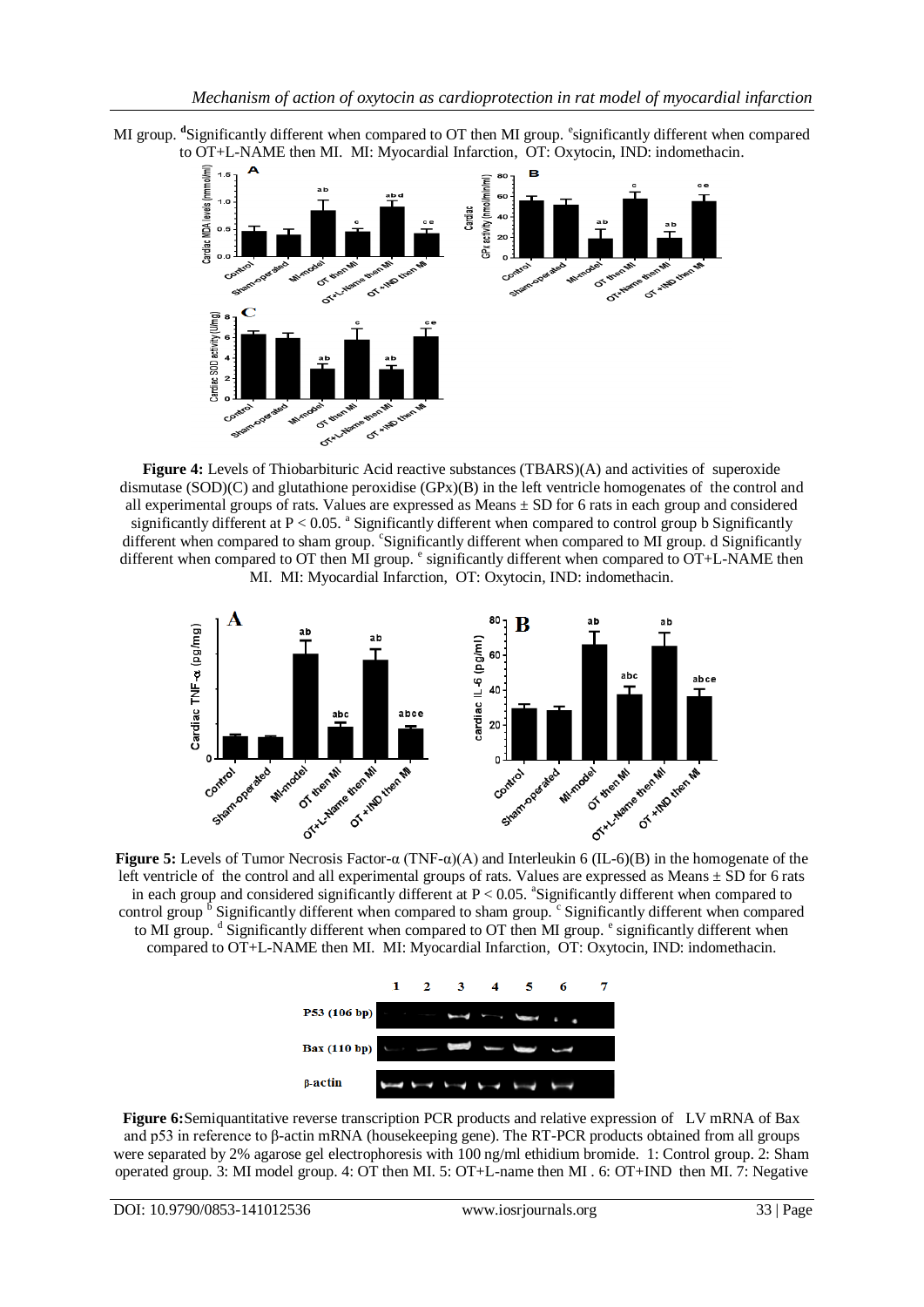

control in which reverse transcriptase was omitted. MI: Myocardial Infarction, OT: Oxytocin, IND: indomethacin.

**Figure 7:** Histology and pathohistology of left ventricle in all experimental groups at 400X final magnification light microscopy. Sections **A and B** were taken from the control and sham operated rats, respectively,. The myocardial tissue appears normal with orderly striated heart muscle fibers and a clear nuclear and muscle bands staining. **C and D** sections from the MI group show areas of coagulative necrosis. The cytoplasm of myocardium is shrinked and deeply eosinophilic with lack of transver band structure. The nucleus shows pyknosis (shrunken and dark satin), karyorrhexis (fragmentation) and karyolysis (dissolution). Areas of hemorrhage, acute inflammatory infiltrate are seen. Few myocardial cells are apoptotic. **E** Section from ischemic area from Oxytocin pre-tread group show degenerative changes with partial preservation of striation of muscle fibers and appearance of intercalated discs. Hemorrhage and inflammatory cell infiltrates were completely absent. Also, no apoptosis was seen and the nuclei retained their normal appearance but remained in some sections disorganized. **F and G** Sections from oxytocin and L-name pre-treated groups showed small area of infarcted myocardium replaced by macrophages and surrounded by large wavy myocardial fibers. **H**Section taken from oxytocin and indomethacin pre-treated ligation induced cardiac ischemia group exhibit normal architectures of cardiac cells, normal fiber striation and clear nuclear and fiber staining. Necrosis, apoptosis and inflammatory cells infiltration are not detected.

# **VI. Conclusion**

The present study demonstrated that pre-administration of OT seven days prior to LAD permanent occlusion-induced MI is profoundly protective to LV myocardium. The evidence supporting this conclusion includes: 1) normalized hemodynamic parameters and ST elevation; 2) reduced BNP, TNF-α, and IL-6 levels; 3) normalized levels of oxidative stress markers; 4) re-instated homeostatic apoptosis via reducing Bax and p53 gene expression, and 5) preserving LV myocardial architecture. Infusion of L-NAME partially inhibited oxytocin from exerting its effects but infusion of indomethacin did not inhibit it. This indicates that OT exerts its action partially by increasing NO synthase activity.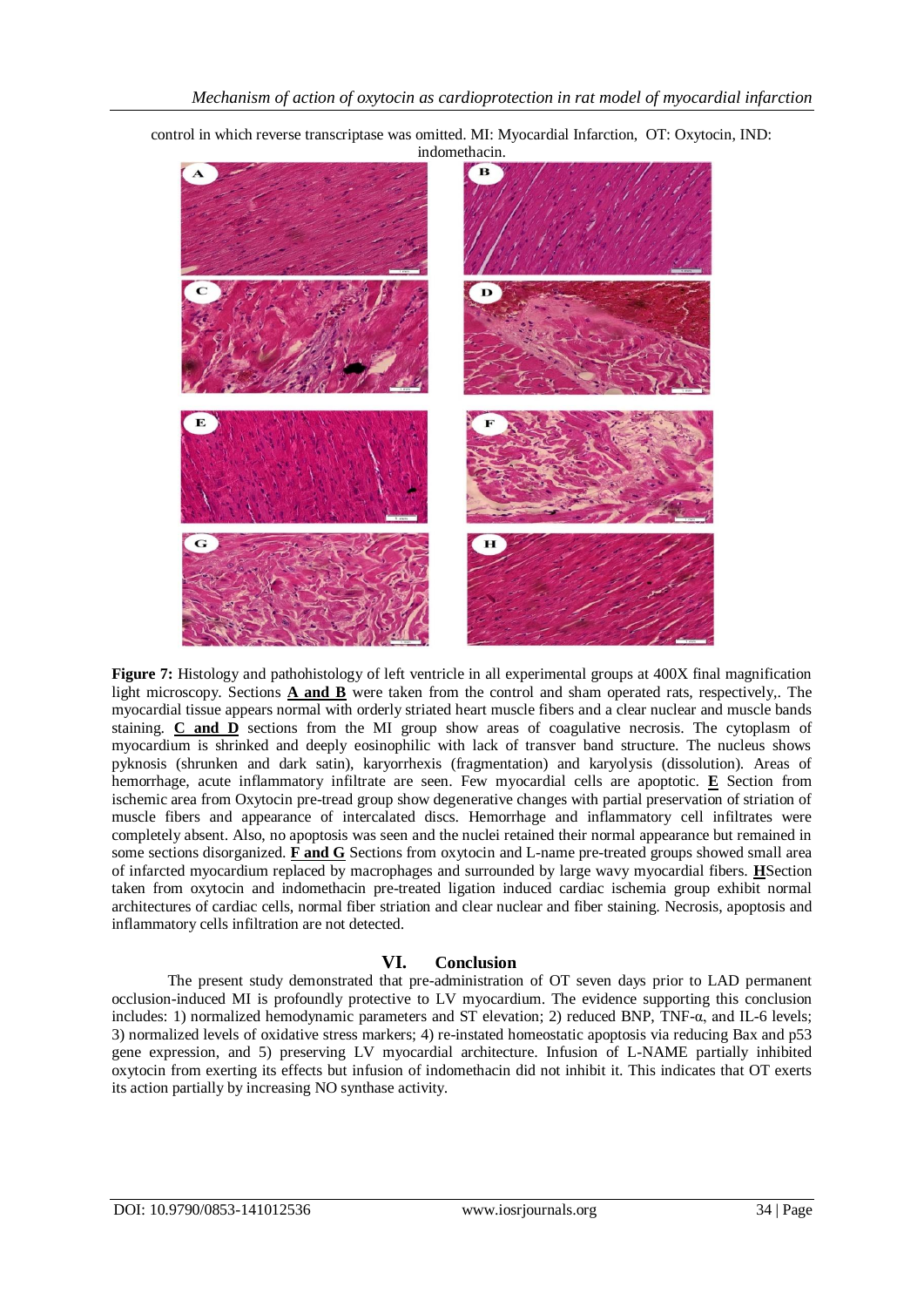#### **References**

- [1]. Fox CS, Coady S, Sorlie P[D,D'AgostinoRB,](http://circ.ahajournals.org/search?author1=Ralph+B.+D%E2%80%99Agostino+Sr&sortspec=date&submit=Submit) [Pencina](http://circ.ahajournals.org/search?author1=Michael+J.+Pencina&sortspec=date&submit=Submit) MJ[,Vasan](http://circ.ahajournals.org/search?author1=Ramachandran+S.+Vasan&sortspec=date&submit=Submit) R[S,Meigs](http://circ.ahajournals.org/search?author1=James+B.+Meigs&sortspec=date&submit=Submit) JB[,Levy](http://circ.ahajournals.org/search?author1=Daniel+Levy&sortspec=date&submit=Submit) D, and [Peter JS,](http://circ.ahajournals.org/search?author1=Peter+J.+Savage&sortspec=date&submit=Submit) Increasing cardiovascular disease burden due to diabetes mellitus: the Framingham Heart Study, Circulation, 115, 2007, 1544-50.
- [2]. Giordano FJ, Oxygen, oxidative stress, hypoxia, and heart failure. J. Clin. Invest. 115, 2005, 500-508.
- [3]. Abbate A, Bonanno E, Mauriello A, Bussani R, Biondi-Zoccai GG, Liuzzo G, Silvestri F, Dobrina A, Baldi F, Pandolfi F, Biasucci LM, Baldi A, Spagnoli LG and Crea F, Widespread myocardial inflammation and infarct-related artery patency, Circulation, 110, 2004, 46–50.
- [4]. Nian M, Lee P, Khaper N, and Liu P, Inflammatory cytokines and postmyocardial infarction remodeling, Circ. Res. 94, 2004, 1543–1553.
- [5]. Zimmermann O, Bienek-Ziolkowski M, Wolf B, Vetter M, Baur R, Mailander V, Hombach V, and Torzewski J, Myocardial inflammation and non-ischaemic heart failure: is there a role for C-reactive protein? Basic Res. Cardiol. 104, 2009, 591–599.
- [6]. Jankowski M, Bissonauth V, Gao L, Gangal M, Wang D, Danalache B, Wang Y, Stoyanova E, Cloutier G, Blaise G, and Gutkowska J, Anti-inflammatory effect of oxytocin in rat myocardial infarction, Basic Res. Cardiol. 105, 2010, 205–218.
- [7]. Gutkowska J, and Jankowski M, Oxytocin revisited: its role in cardiovascular regulation. J. Neuroendocrinol, 24, 2012, 599-608.
- [8]. Jankowski M, Wang D, Hajjar F, Mukaddam-Daher S, McCann SM, and Gutkowska J, Oxytocin and its receptors are synthesized in the rat vasculature, Proc. Natl. Acad. Sci. U.S.A. 97, 2000, 6207–6211.
- [9]. Bakos J, Hlavacova N, Makatsori A, Tybitanclova K, Zorad S, Hinghofer-Szalkay H, Johansson BB, and Jezova D, Oxytocin levels in the posterior pituitary and in the heart are modified by voluntary wheel running, Regul. Pept. 139, 2007, 96–101.
- [10]. Costa-E-Sousa RH, Pereira-Junior PP, Oliveira PF, Olivares EL, Werneck-de-Castro JP, Mello DB, Nascimento JH, and Camposde-Carvalho AC, Cardiac effects of oxytocin: is there a role for this peptide in cardiovascular homeostasis? Regul. Pept. 132, 2005, 107–112.
- [11]. Bakos J, Bobryshev P, Tillinger A, Kvetnansky R, and Jezova D, Phenylethanolamine N-methyltransferase gene expression in the heart and blood pressure response to oxytocin treatment in rats exposed to voluntary wheel running, Ann. N.Y. Acad. Sci. 1148, 2008, 302–307.
- [12]. Ondrejcakova M, Ravingerova T, Bakos J, Pancza D, and Jezova D, Oxytocin exerts protective effects on in vitro myocardial injury induced by ischemia and reperfusion, Can J. Physiol. Pharmacol. 87, 2009, 137–142.
- [13]. Al-Amran F, and Shahkolahi M, Oxytocin ameliorates the immediate myocardial injury in rat heart transplant through downregulation of neutrophil-dependent myocardial apoptosis, Transplant Proc. 45(6), 2013, 2506-12.
- [14]. Alizadeh A. M., Faghihi M., Sadeghipour H. R., Mohammadghasemi F., Imani A, Houshmand F, and Khori V, Oxytocin protects rat heart against ischemia-reperfusion injury via pathway involving mitochondrial ATP-dependent potassium channel, Peptides, 31, 2010, 1341–1345.
- [15]. Ravingerova T., Barancik M., and Strniskova M, Mitogenactivated protein kinases: a new therapeutic target in cardiac pathology, Mol. Cell. Biochem, 247, 2003. 127–138.
- [16]. Simoncikova P., Ravingerova T., and Barancik M, The effect of chronic doxorubicin treatment on mitogen-activated protein kinases and heat stress proteins in rat hearts, Physiol. Res., 57, 2008, 97–102.
- [17]. Phillips L, Toledo AH, Lopez-Neblina F, Anaya-Prado R, and Toledo-Pereyra LH, Nitric oxide mechanism of protection in ischemia and reperfusion injury, J Invest Surg. 22, 2009, 46–55.
- [18]. Ondrejcakova M, Barancik M, Bartekova M, Ravingerova T, and Jezova D, Prolonged oxytocin treatment in rats affects intracellular signaling and induces myocardial protection against infarction, Gen. Physiol. Biophys. 31, 2012, 261–270.
- [19]. Shatoor AS, In vivo hemodynamic and electrocardiographic changes following Crataegusaronia syn. Azarolus (L) administration to normotensive Wistar rats, Saudi Med. J. 34 (2), 2013, 123-134.
- [20]. Wang L, The Role of Prostaglandins in the Antiarrhythmic Effect of Ischemic Preconditioning,. J. Biomed. Sci. 8, 2001, 406–410.
- [21]. Xing Y, Gao Y, Chen J, Zhu H, Wu A, Yang Q, Teng F, Zhang DM, Xing Y, Gao K, He Q, Zhang Z, Wang J, and Shang H, Wenxin-Keli regulates the calcium/calmodulin-dependent protein kinase II signal transduction pathway and inhibits cardiac arrhythmia in rats with myocardial infarction. Evid. Based Complement Alternat. Med, 2013, 2013, 464508. 15 pages.
- [22]. Eleawa SM, Alkhateeb MA, Alhashem FH, Bin-Jaliah I, Sakr HF, Elrefaey HM, Elkarib AO, Alessa RM, Haidara MA, Shatoor AS, and Khalil MA, [Resveratrol Reverses Cadmium Chloride-induced Testicular Damage and Subfertility by Downregulating p53](http://www.ncbi.nlm.nih.gov/pmc/articles/PMC3999390/)  [and Bax and Upregulating Gonadotropins and Bcl-2 gene Expression,](http://www.ncbi.nlm.nih.gov/pmc/articles/PMC3999390/) J Reprod Dev, 60(2), 2014, 115–127.
- [23]. [Güneş Y1](http://www.ncbi.nlm.nih.gov/pubmed?term=G%C3%BCne%C5%9F%20Y%5BAuthor%5D&cauthor=true&cauthor_uid=18524723), [Okçün B,](http://www.ncbi.nlm.nih.gov/pubmed?term=Ok%C3%A7%C3%BCn%20B%5BAuthor%5D&cauthor=true&cauthor_uid=18524723) [Kavlak E,](http://www.ncbi.nlm.nih.gov/pubmed?term=Kavlak%20E%5BAuthor%5D&cauthor=true&cauthor_uid=18524723) [Erbaş C,](http://www.ncbi.nlm.nih.gov/pubmed?term=Erba%C5%9F%20C%5BAuthor%5D&cauthor=true&cauthor_uid=18524723) and [Karcier S,](http://www.ncbi.nlm.nih.gov/pubmed?term=Karcier%20S%5BAuthor%5D&cauthor=true&cauthor_uid=18524723) Value of brain natriuretic peptide after acute myocardial infarction, [Anadolu. Kardiyol. Derg,](http://www.ncbi.nlm.nih.gov/pubmed/18524723) 8(3), 2008, 182-7.
- [24]. Bodi V, Sanchis J, Nunez J, Mainar L, Minana G, and Benet I, Uncontrolled immune response in acute myocardial infarction: unraveling the thread, Am. Heart J, 156, 2008, 1065-1073.
- [25]. Beg AA, and Baltimore D, An essential role for NF-kappaB in preventing TNF-alpha-induced cell death, Science, 274, 1996, 782– 784.
- [26]. Jung J, Nam Y, and Sohn UD, Inhibitory Effects of ECQ on Indomethacin-Induced Gastric Damage in Rats, Korean J. Physiol. Pharmacol, 16, 2012, 399–404.
- [27]. [Hekimoglu](http://www.ncbi.nlm.nih.gov/pubmed/?term=Tas%20Hekimoglu%20A%5Bauth%5D) AT[, Toprak](http://www.ncbi.nlm.nih.gov/pubmed/?term=Toprak%20G%5Bauth%5D) G[, Akkoc](http://www.ncbi.nlm.nih.gov/pubmed/?term=Akkoc%20H%5Bauth%5D) H[, Evliyaoglu](http://www.ncbi.nlm.nih.gov/pubmed/?term=Evliyaoglu%20O%5Bauth%5D) O, [Ozekinci](http://www.ncbi.nlm.nih.gov/pubmed/?term=Ozekinci%20S%5Bauth%5D) S, and [Kelle](http://www.ncbi.nlm.nih.gov/pubmed/?term=Kelle%20I%5Bauth%5D) I, Oxytocin Ameliorates Remote Liver Injury Induced by Renal Ischemia-Reperfusion in Rats, Korean J. Physiol. Pharmacol. 17(2), 2013, 169-173.
- [28]. Lijnen PJ, Petrov VV, and Fagard RH, Induction of cardiac fibrosis by transforming growth factor-beta(1). Mol. Genet. Metab. 71,  $2000 \cdot 418 - 435$
- [29]. Gutkowska J, Jankowski M, and Antunes-Rodrigues J, The role of oxytocin in cardiovascular regulation, Braz. J. Med. Biol. Res. 47(3), 2014, 206-14.
- [30]. Spangelo BL, de Holl PD, Kalabay L, Bond BR, and Arnaud P, Neurointermediate pituitary lobe cells synthesize and release interleukin-6 in vitro: effects of lipopolysaccharide and interleukin-1 beta, Endocrinology. 135, 1994, 556–563.
- [31]. Szeto A, Nation DA, Mendez AJ, Dominguez-Bendala J, Brooks LG, Schneiderman N, and McCabe PM, Oxytocin attenuates NADPH-dependent superoxide activity and IL-6 secretion in macrophages and vascular cells, Am. J. Physiol. Endocrinol. Metab. 295, 2008, E1495–E1501.
- [32]. [Anvari MA1](http://www.ncbi.nlm.nih.gov/pubmed?term=Anvari%20MA%5BAuthor%5D&cauthor=true&cauthor_uid=22406244), [Imani A,](http://www.ncbi.nlm.nih.gov/pubmed?term=Imani%20A%5BAuthor%5D&cauthor=true&cauthor_uid=22406244) [Faghihi M,](http://www.ncbi.nlm.nih.gov/pubmed?term=Faghihi%20M%5BAuthor%5D&cauthor=true&cauthor_uid=22406244) [Karimian SM,](http://www.ncbi.nlm.nih.gov/pubmed?term=Karimian%20SM%5BAuthor%5D&cauthor=true&cauthor_uid=22406244) [Moghimian M,](http://www.ncbi.nlm.nih.gov/pubmed?term=Moghimian%20M%5BAuthor%5D&cauthor=true&cauthor_uid=22406244) [Khansari M,](http://www.ncbi.nlm.nih.gov/pubmed?term=Khansari%20M%5BAuthor%5D&cauthor=true&cauthor_uid=22406244) The administration of oxytocin during early reperfusion, dose-dependently protects the isolated male rat heart against ischemia/reperfusion injury, [Eur. J. Pharmacol.](http://www.ncbi.nlm.nih.gov/pubmed/22406244) 682(1-3), 2012, 137-41.
- [33]. Das B, and Sarkar C, Is preconditioning by oxytocin administration mediated by iNOS and/or mitochondrial K(ATP) channel activation in the in vivo anesthetized rabbit heart? Life Sci. 90, 2012: 763-769.
- [34]. Morsy MA, Protective effect of lisinopril on hepatic ischemia/reperfusion injury in rats, Indian J. Pharmacol. 43, 2011, 652–655.
- [35]. Kang PM, and Izumo S, Apoptosis and heart failure: a critical review of the literature, Circulation Research. 86, 2000, 1107–1113.